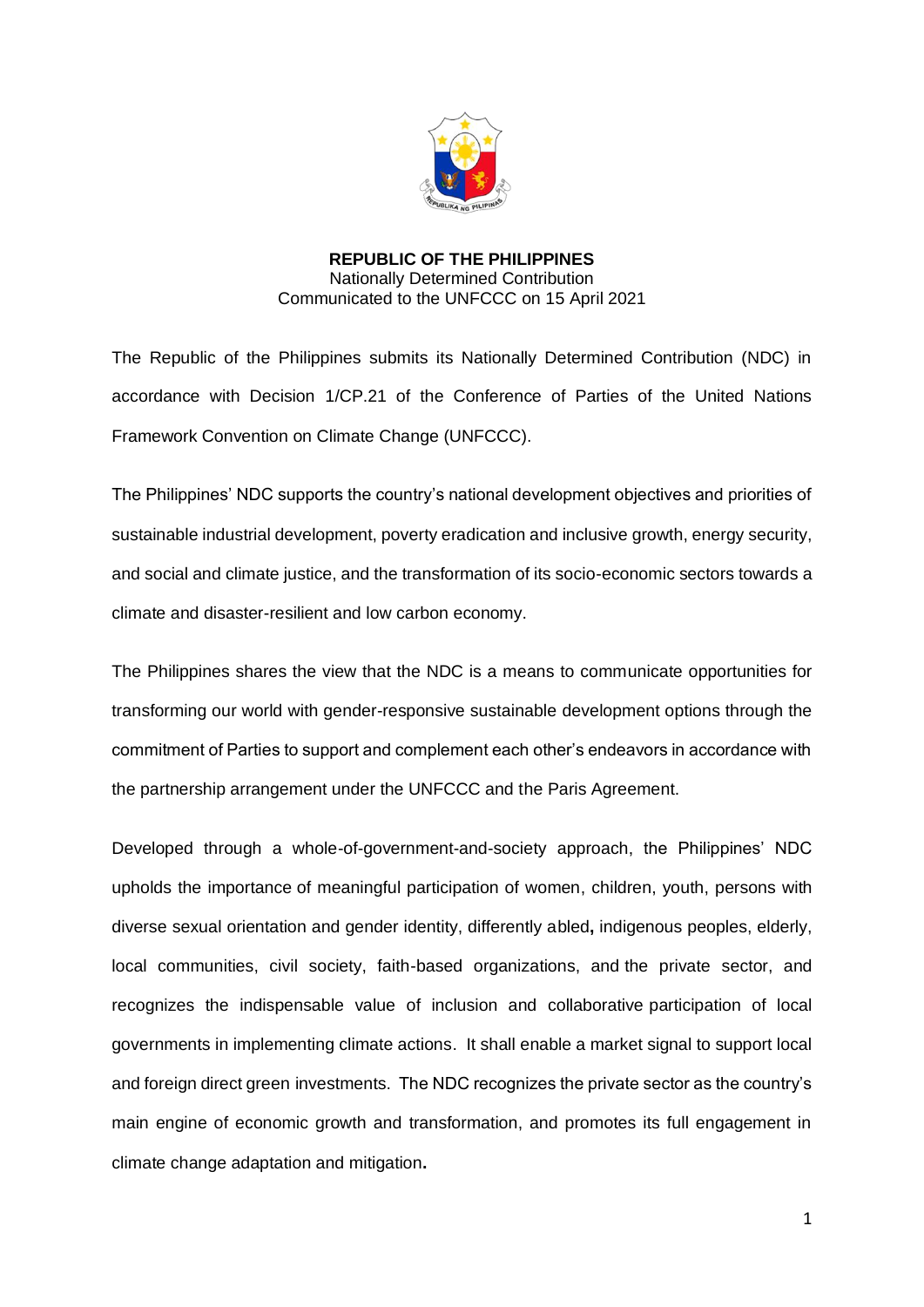Aware of its exposure and vulnerability to climate change impacts and the increasing losses and damages the Philippines is incurring, it is employing its full national political strength to address the problem of climate change. Thus, the NDC is also based on and informed by national laws, as well as domestic legal, financial, and policy frameworks, with the accompanying instruments and institutional arrangements on adaptation and mitigation, foremost of which is Republic Act No. 9729, otherwise known as the Climate Change Act of 2009, as amended by Republic Act No. 10174, and its requisite policy instruments, the National Framework Strategy on Climate Change 2010-2022 and the National Climate Change Action Plan 2011-2028. The NDC also considers the Philippine Development Plan 2017-2022, Philippine Energy Plan 2018-2040, the Philippine National Security Policy 2017- 2022, National Climate Risk Management Framework of 2019 and the Sustainable Finance Policy Framework of 2020. It shall also be progressively informed by the Filipino people's aspirations across generations.

The Philippines, in line with its national security policy and its sustainable development aspirations and in solidarity with ASEAN Member States, shall endeavor to peak its emissions by 2030 in the context of accelerating the just transition of its sectors into a green economy and the delivery of green jobs and other benefits of a climate and disaster-resilient and low carbon development to its people, among others.

The NDC upholds the importance of ensuring ecosystems integrity and promoting the country's obligations on human rights and the rights of its indigenous peoples.

The Philippines recognizes the importance of traditional knowledge**,** education and public awareness, and enhancement of climate actions through measures embodied in Article 12 of the Paris Agreement, and shall endeavor to institute a multi-level mechanism in this regard in the implementation of the NDC.

2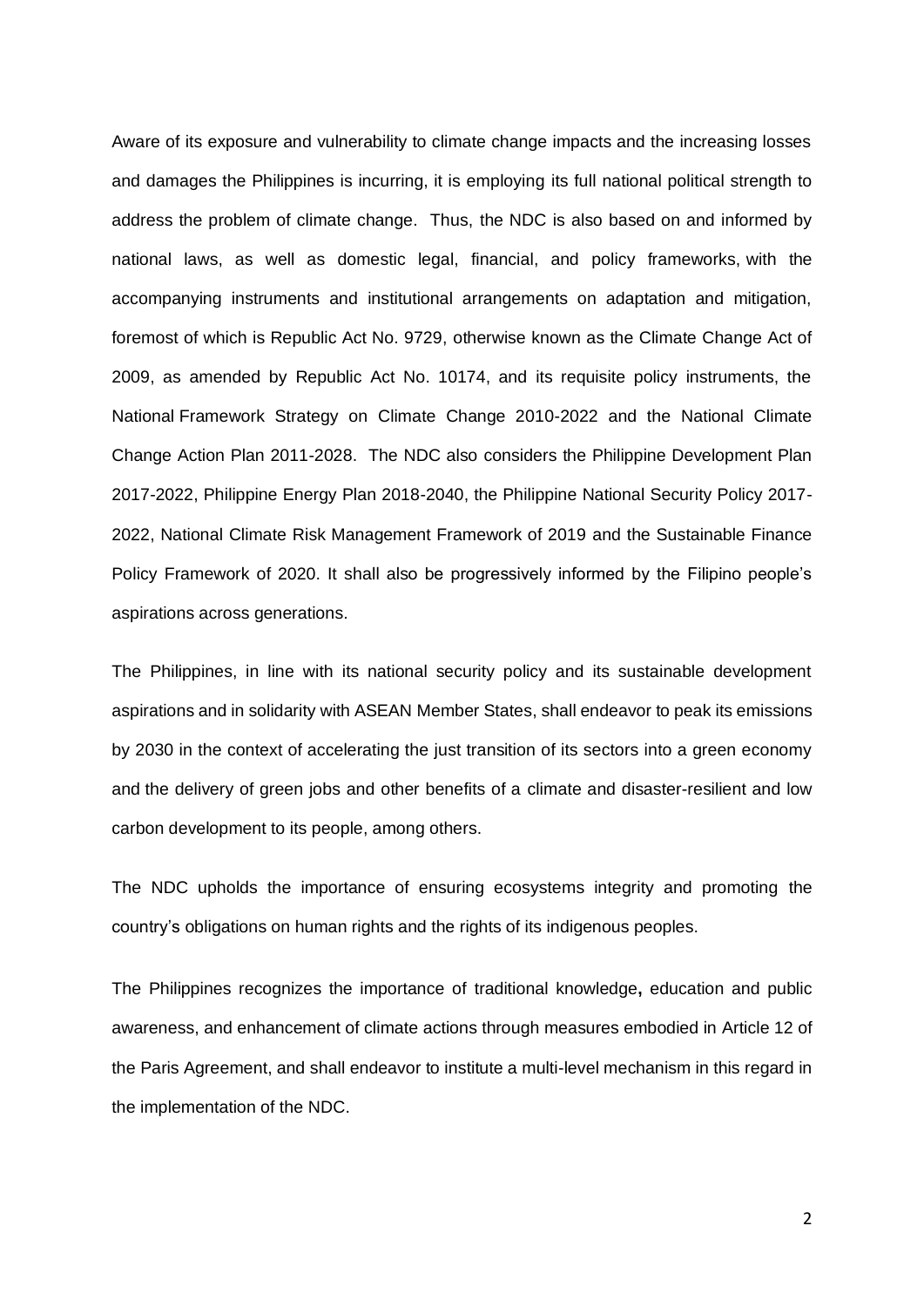## **National Circumstances**

The Philippines is a low-middle income developing country with a current population of 108.7 million,<sup>1</sup> growing at a projected average rate of 0.84 percent<sup>2</sup> until 2040. Located in the Tropical Cyclone belt and the Pacific Ring of Fire, it is extremely vulnerable to climate-related and geological hazards that include around 20 tropical cyclones every year and an almost daily occurrence of seismic shocks which cost the country an average of 0.5% of its GDP annually.<sup>3</sup> It is burdened with 16.7% poverty incidence<sup>4</sup> and saddled with an aging infrastructure and intermittent insecurities in the food and agriculture and health sectors. Despite these, the Philippines remains steadfast in achieving zero poverty by 2040 and sustainable and inclusive economic growth.<sup>5</sup>

Loss and damage from extreme weather events are increasing at an unacceptable rate, reaching 4% of GDP in 2013 due to Super Typhoon Haiyan.<sup>6</sup> The successive typhoons in October and November 2020 alone resulted in approximately USD 852 million in losses and damages in agriculture and infrastructure.<sup>7</sup> In the energy sector, Super Typhoon Goni alone destroyed USD 56.3 million worth of infrastructure in 25 provinces in the country.<sup>8</sup> Noting the increasing difficulty for fast and timely recovery, it is apparent that the loss and damage impacts of these climate events are outstripping the country's capacity to withstand climate shocks.

<sup>1</sup> Updated Projected Mid-Year Population Based on 2015 POPCEN by Five- Year Age Group, Sex, Single-Calendar Year and by Province: 2015 – 2025. Philippine Statistics Authority (PSA) website.

[https://psa.gov.ph/sites/default/files/attachments/hsd/pressrelease/Updated%20Population%20Projections%20based%20on%2](https://psa.gov.ph/sites/default/files/attachments/hsd/pressrelease/Updated%20Population%20Projections%20based%20on%202015%20POPCEN.pdf) [02015%20POPCEN.pdf](https://psa.gov.ph/sites/default/files/attachments/hsd/pressrelease/Updated%20Population%20Projections%20based%20on%202015%20POPCEN.pdf) . Retrieved on 20 December 2020.

<sup>&</sup>lt;sup>2</sup> Philippine Statistics Authority (PSA)

<sup>3</sup> National Disaster Risk Reduction and Management Plan (2011)

<sup>4</sup> Poverty incidence in 2018 reported by the Philippine Statistics Authority (PSA)

<sup>5</sup> National Economic and Development Authority (NEDA)

<sup>6</sup> National Economic and Development Authority (NEDA). 2013. Reconstruction Assistance for Yolanda

<sup>7</sup> Estimation from published NDRRMC Reports on Typhoons Molave, Goni, and Vamco

<sup>8</sup> Department of Energy (DOE)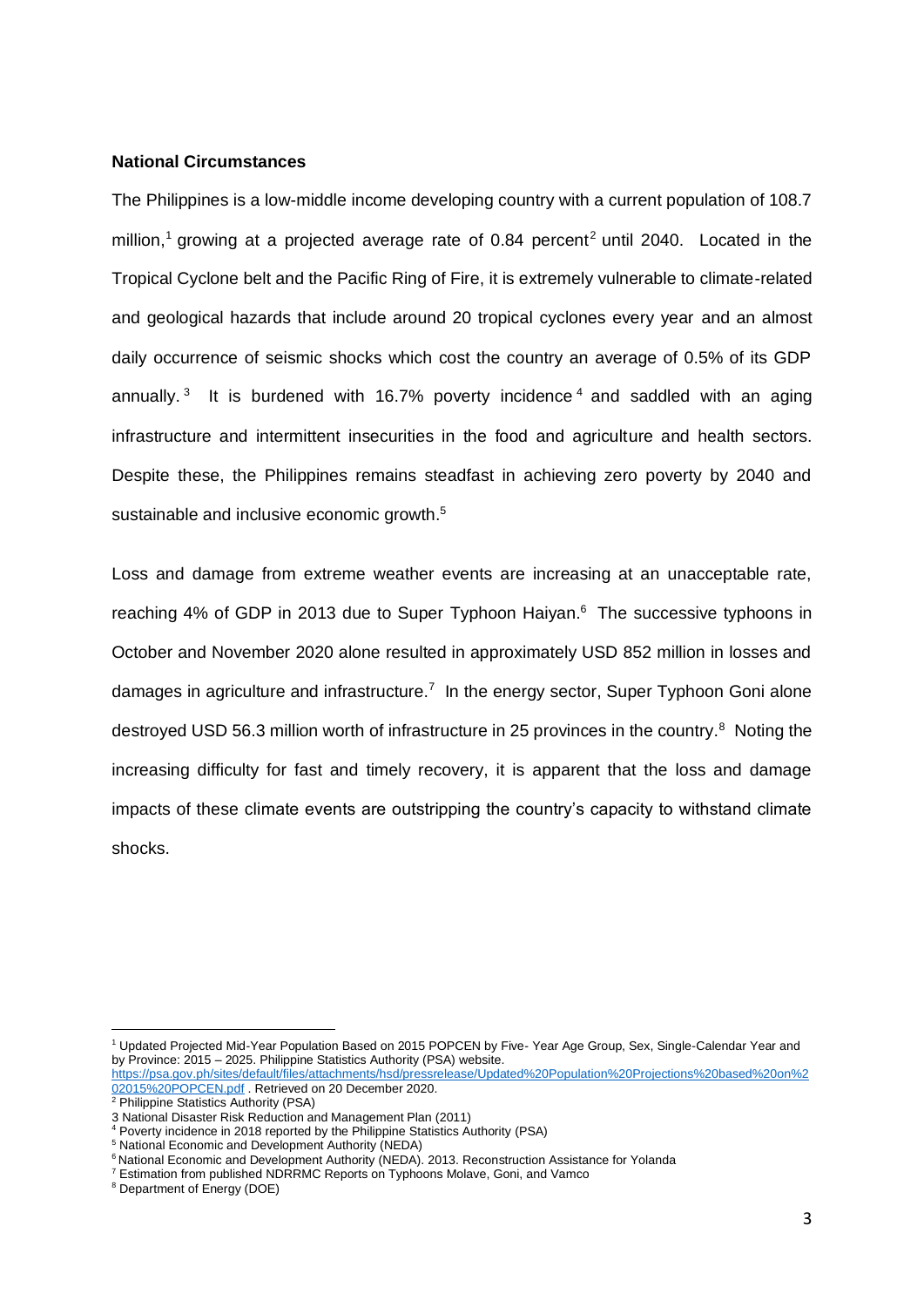## **Climate Change Mitigation**

In terms of greenhouse gas (GHG) emissions, the Philippines emits an average of 1.98 metric tons of carbon dioxide equivalent per capita in 2020, or way below the global average of four (4) metric tons per capita.

The Philippines commits to a projected GHG emissions reduction and avoidance of 75%, of which 2.71% is unconditional  $9$  and 72.29% is conditional,  $10$  representing the country's ambition for GHG mitigation for the period 2020 to 2030 for the sectors of agriculture, wastes, industry, transport, and energy.<sup>11</sup> This commitment is referenced against a projected business-as-usual cumulative economy-wide emission of 3,340.3 MtCO<sub>2</sub>e<sup>12</sup> for the same period.

The country's climate change mitigation actions shall strengthen the resilience and adaptive capacity of the country, including through enhanced access to climate finance, technology development and transfer, and capacity building, especially on the implementation of the policies and measures on and the uptake of circular economy and sustainable consumption and production practices.

The implementation of the mitigation commitments shall be undertaken through bilateral, regional and multilateral cooperation. In addition**,** the benefits of market and non-market mechanisms under Article 6 of the Paris Agreement shall continue to be explored, consistent with national circumstances and sustainable development aspirations.

<sup>9</sup> Unconditional refers to policies and measures which can be undertaken using nationally mobilized resources. <sup>10</sup> Conditional refers to policies and measures which require support or the means of implementation under the Paris Agreement.

<sup>&</sup>lt;sup>11</sup> Greenhouse gases covered are carbon dioxide (CO2), methane (CH4), nitrous oxide (N2O),

perfluorocarbons (PFCs) and hydrofluorocarbons (HFCs).

<sup>&</sup>lt;sup>12</sup> Million metric tons of carbon dioxide equivalent